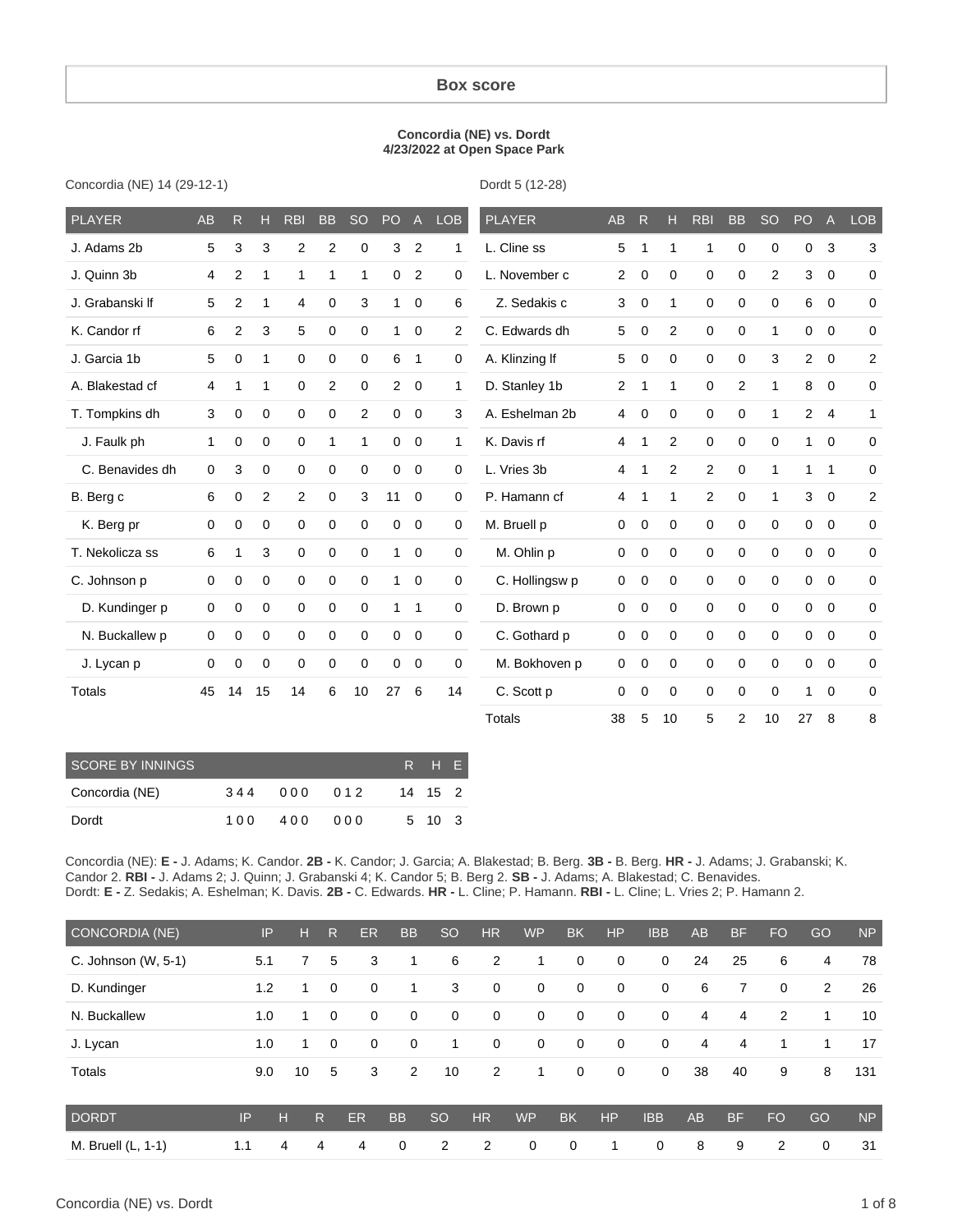| M. Ohlin     | 0.1 | $\mathbf{2}$ | 3             | 3  | 2           | $\mathbf 0$    | -1          | $\mathbf{2}$ | 0           | 1              | 0           | 3  | 6  | $\mathbf 0$ | 1 | -21 |
|--------------|-----|--------------|---------------|----|-------------|----------------|-------------|--------------|-------------|----------------|-------------|----|----|-------------|---|-----|
| C. Hollingsw | 1.0 | 4            | 4             | 4  | $\mathbf 0$ | 1              |             | 1.           | $\mathbf 0$ | 1              | $\mathbf 0$ | 7  | 8  | -1          | 1 | 24  |
| D. Brown     | 4.2 | 4            |               | 0  | 2           | $\overline{7}$ | $\mathbf 0$ | 1            | $\mathbf 0$ | 1              | 0           | 20 | 23 | 4           | 4 | 86  |
| C. Gothard   | 0.2 | 0            | $\mathbf 0$   | 0  | $\mathbf 0$ | $\mathbf 0$    | $\mathbf 0$ | 1.           | $\mathbf 0$ | $\mathbf 0$    | $\mathbf 0$ | 3  | 3  | 1           | 1 | 15  |
| M. Bokhoven  | 0.1 | 1.           | $\mathcal{P}$ | 2  | 2           | $\mathbf 0$    | $\mathbf 0$ | 1.           | $\mathbf 0$ | $\mathbf 0$    | $\mathbf 0$ | 2  | 4  | $\mathbf 0$ | 1 | 18  |
| C. Scott     | 0.2 | 0            | $\mathbf 0$   | 0  | $\mathbf 0$ | $\mathbf 0$    | $\mathbf 0$ | $\mathbf 0$  | 0           | 0              | 0           | 2  | 2  | 1           | 1 | 3   |
| Totals       | 9.0 | 15           | 14            | 13 | 6           | 10             | 4           | 6            | $\mathbf 0$ | $\overline{4}$ | $\mathbf 0$ | 45 | 55 | 9           | 9 | 198 |

Concordia (NE): **Batters Faced -** C. Johnson 25; D. Kundinger 7; N. Buckallew 4; J. Lycan 4.

Dordt: **Batters Faced -** M. Bruell 9; M. Ohlin 6; C. Hollingsw 8; D. Brown 23; C. Gothard 3; M. Bokhoven 4; C. Scott 2. **HBP -** M. Bruell; M. Ohlin; C. Hollingsw; D. Brown.

**Start:** 3:50 PM **Duration:** 3:33 **Attendance:** 0

Weather: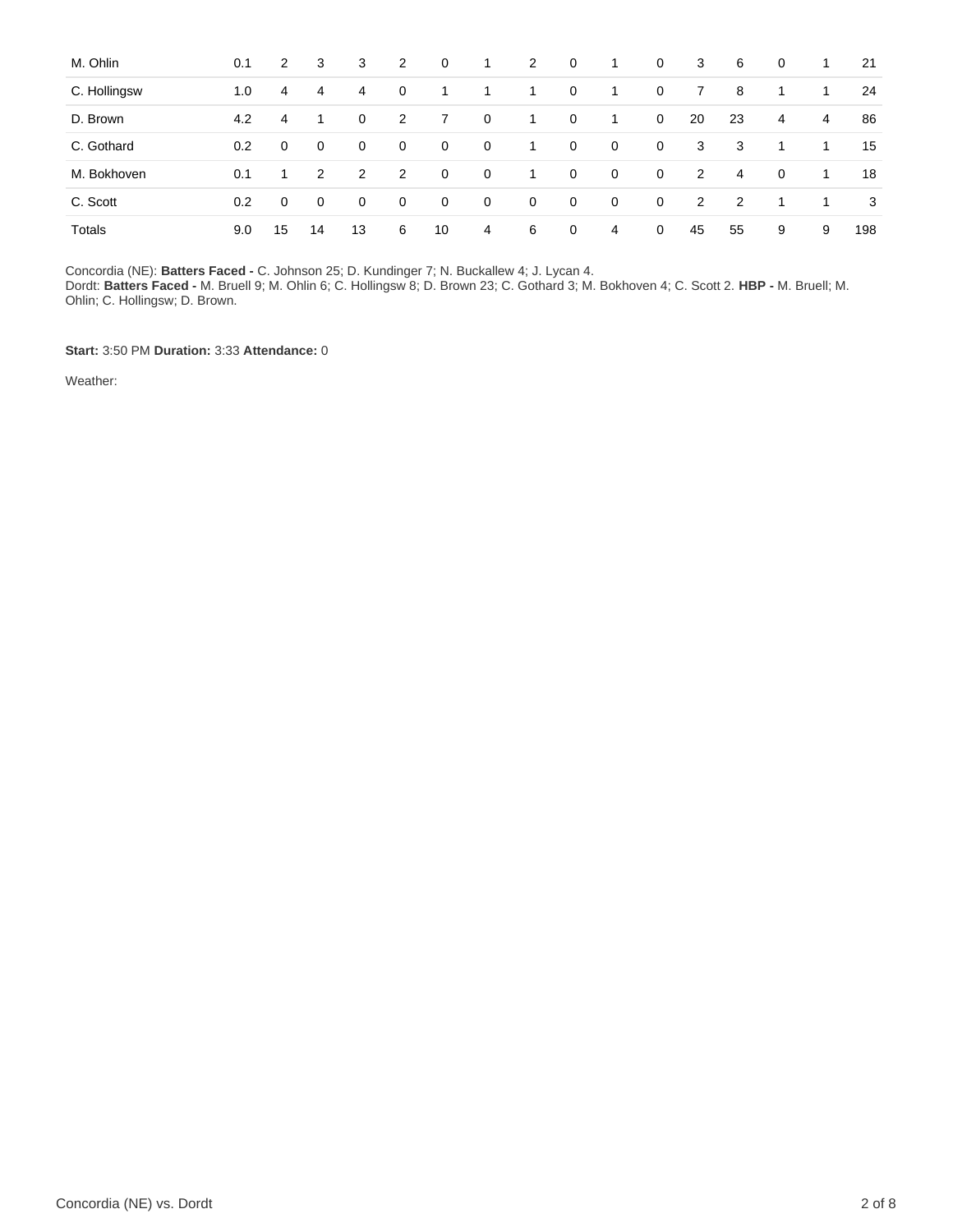#### **Play by Play**

# **Scoring Summary**

| <b>INNINGS</b>        | <b>PLAY</b>                                                                                                                | $V - H$  |
|-----------------------|----------------------------------------------------------------------------------------------------------------------------|----------|
| Concordia (NE)<br>1st | J. Adams homered. RBI.                                                                                                     | $1 - 0$  |
| Concordia (NE)<br>1st | K. Candor homered, 2 RBI; J. Grabanski scored.                                                                             | $3 - 0$  |
| Dordt<br>1st          | L. Cline homered, RBI.                                                                                                     | $3 - 1$  |
| Concordia (NE)<br>2nd | J. Grabanski homered, 4 RBI; J. Quinn scored; J. Adams scored; T. Nekolicza scored.                                        | $7 - 1$  |
| Concordia (NE)<br>3rd | J. Adams singled through the left side, RBI; C. Benavides scored.                                                          | $8 - 1$  |
| Concordia (NE)<br>3rd | K. Candor homered, 3 RBI; J. Quinn scored; J. Adams scored.                                                                | $11 - 1$ |
| Dordt<br>4th          | L. Vries singled through the left side, 2 RBI; K. Davis scored, unearned; D. Stanley scored, unearned.                     | $11 - 3$ |
| Dordt<br>4th          | P. Hamann homered, 2 RBI; L. Vries scored.                                                                                 | $11 - 5$ |
| Concordia (NE)<br>8th | J. Quinn reached on a fielder's choice, RBI; J. Adams advanced to second on an error by 2b; C. Benavides scored, unearned. | $12 - 5$ |
| Concordia (NE)<br>9th | B. Berg tripled, 2 RBI; C. Benavides scored; A. Blakestad scored.                                                          | $14 - 5$ |

# **All Plays**

# **Concordia (NE) Top of 1st Inning**

**J. Adams homered, RBI.**

J. Quinn popped up to 3b. (1 out)

J. Grabanski hit by pitch.

**K. Candor homered, 2 RBI; J. Grabanski scored.**

J. Garcia doubled to left field.

A. Blakestad flied out to lf. (2 out)

T. Tompkins struck out swinging. (3 out)

**Inning Summary: 3 Runs , 3 Hits , 0 Errors , 1 LOB**

# **Dordt Bottom of 1st Inning**

#### **L. Cline homered, RBI.**

L. November struck out looking. (1 out)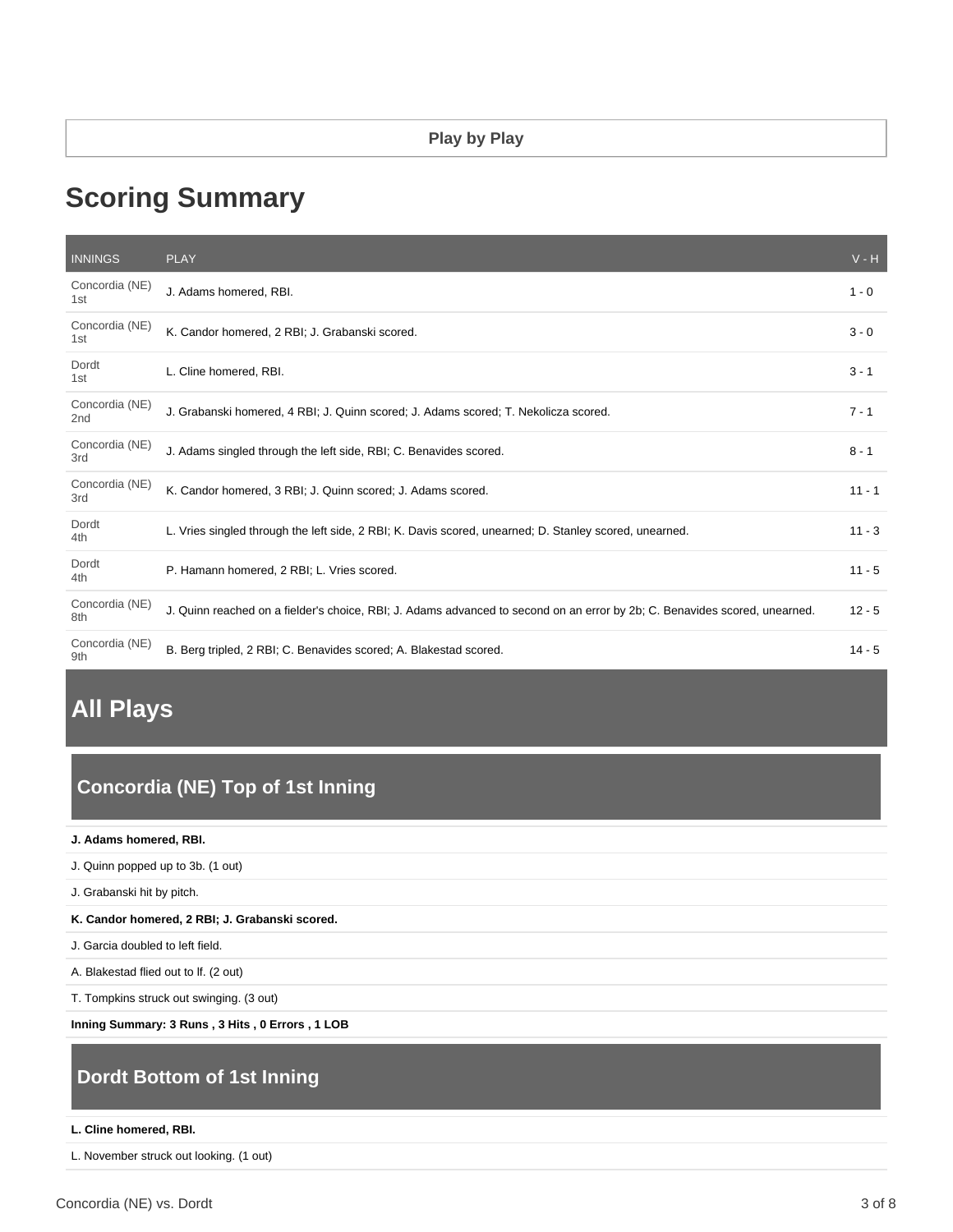A. Klinzing struck out looking. (3 out)

#### **Inning Summary: 1 Runs , 1 Hits , 0 Errors , 0 LOB**

# **Concordia (NE) Top of 2nd Inning**

B. Berg struck out swinging. (1 out)

T. Nekolicza singled through the right side.

M. Ohlin to p for M. Bruell.

T. Nekolicza advanced to second on a passed ball.

J. Adams walked; T. Nekolicza advanced to third on a wild pitch.

J. Quinn hit by pitch; J. Adams advanced to second.

**J. Grabanski homered, 4 RBI; J. Quinn scored; J. Adams scored; T. Nekolicza scored.**

K. Candor doubled to center field.

J. Garcia grounded out to ss. (2 out)

K. Candor advanced to third on a wild pitch.

A. Blakestad walked.

C. Hollingsw to p for M. Ohlin.

A. Blakestad advanced to second on a wild pitch.

T. Tompkins flied out to cf. (3 out)

**Inning Summary: 4 Runs , 3 Hits , 0 Errors , 2 LOB**

### **Dordt Bottom of 2nd Inning**

D. Stanley walked.

A. Eshelman flied out to lf. (1 out)

K. Davis singled through the right side; D. Stanley advanced to second.

L. Vries singled to second base; K. Davis advanced to second; D. Stanley advanced to third.

P. Hamann popped up to ss. (2 out)

L. Cline flied out to cf. (3 out)

**Inning Summary: 0 Runs , 2 Hits , 0 Errors , 3 LOB**

# **Concordia (NE) Top of 3rd Inning**

B. Berg doubled to left field.

C. Benavides pinch ran for B. Berg.

T. Nekolicza grounded out to 2b; C. Benavides advanced to third. (1 out)

**J. Adams singled through the left side, RBI; C. Benavides scored.**

J. Adams stole second.

J. Quinn singled through the left side; J. Adams advanced to third.

J. Grabanski struck out looking. (2 out)

**K. Candor homered, 3 RBI; J. Quinn scored; J. Adams scored.**

J. Garcia hit by pitch.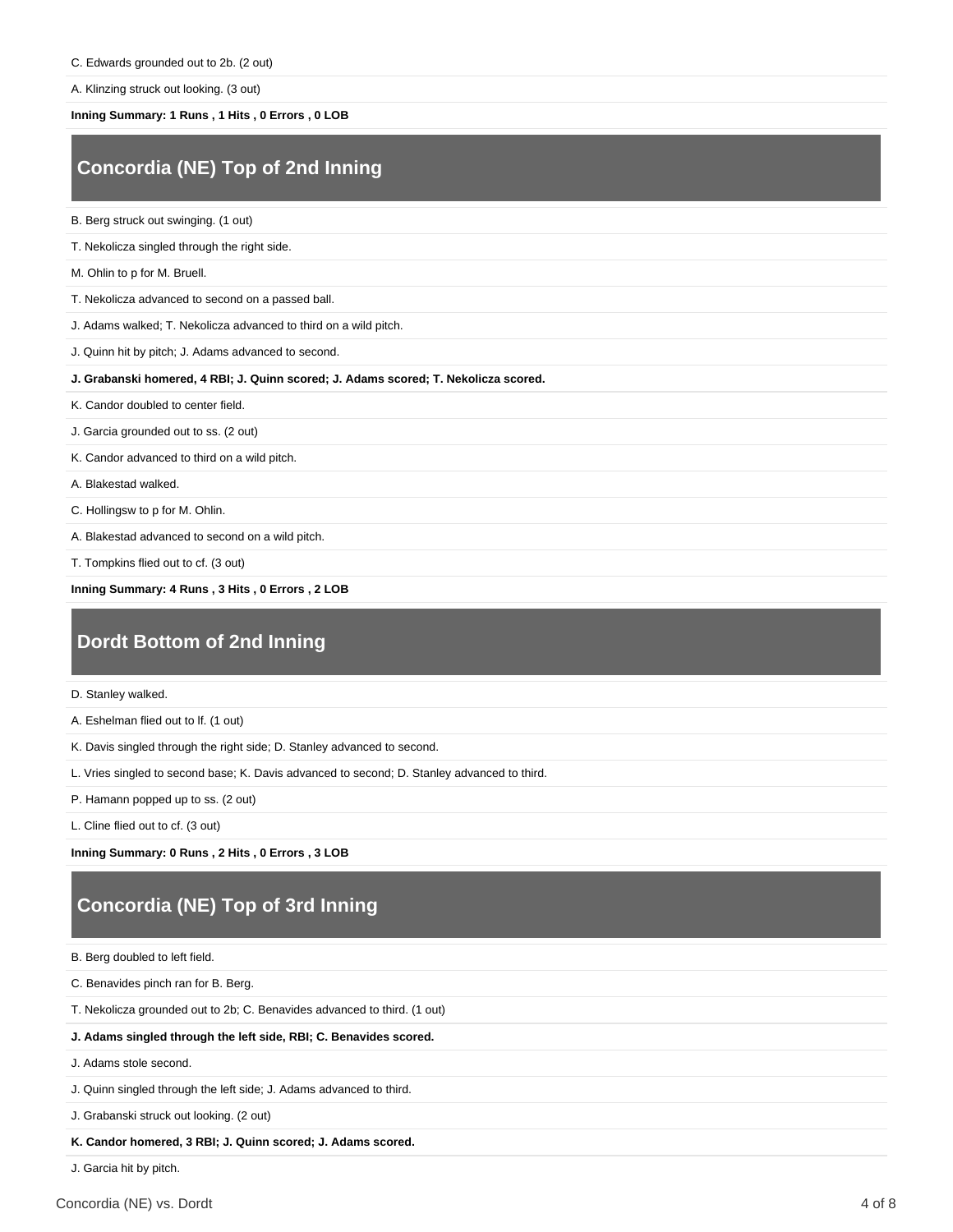D. Brown to p for C. Hollingsw.

A. Blakestad flied out to rf. (3 out)

**Inning Summary: 4 Runs , 4 Hits , 0 Errors , 1 LOB**

#### **Dordt Bottom of 3rd Inning**

B. Berg to c for C. Benavides.

L. November struck out looking. (1 out)

C. Edwards out at first 1b to p. (2 out)

A. Klinzing struck out swinging. (3 out)

**Inning Summary: 0 Runs , 0 Hits , 0 Errors , 0 LOB**

# **Concordia (NE) Top of 4th Inning**

Z. Sedakis to c for L. November.

T. Tompkins struck out swinging. (1 out)

B. Berg grounded out to ss. (2 out)

T. Nekolicza singled through the right side.

T. Nekolicza advanced to second on a wild pitch.

J. Adams walked.

J. Quinn walked; J. Adams advanced to second; T. Nekolicza advanced to third.

J. Grabanski struck out swinging. (3 out)

**Inning Summary: 0 Runs , 1 Hits , 0 Errors , 3 LOB**

### **Dordt Bottom of 4th Inning**

D. Stanley singled to right field.

A. Eshelman flied out to cf. (1 out)

K. Davis reached first on an error by 2b; D. Stanley advanced to second.

K. Davis advanced to second on a wild pitch; D. Stanley advanced to third on a wild pitch.

**L. Vries singled through the left side, 2 RBI; K. Davis scored, unearned; D. Stanley scored, unearned.**

**P. Hamann homered, 2 RBI; L. Vries scored.**

L. Cline popped up to 2b. (2 out)

Z. Sedakis fouled out to c. (3 out)

**Inning Summary: 4 Runs , 3 Hits , 1 Errors , 0 LOB**

# **Concordia (NE) Top of 5th Inning**

K. Candor flied out to cf. (1 out)

J. Garcia grounded out to 3b. (2 out)

A. Blakestad grounded out to 2b unassisted. (3 out)

**Inning Summary: 0 Runs , 0 Hits , 0 Errors , 0 LOB**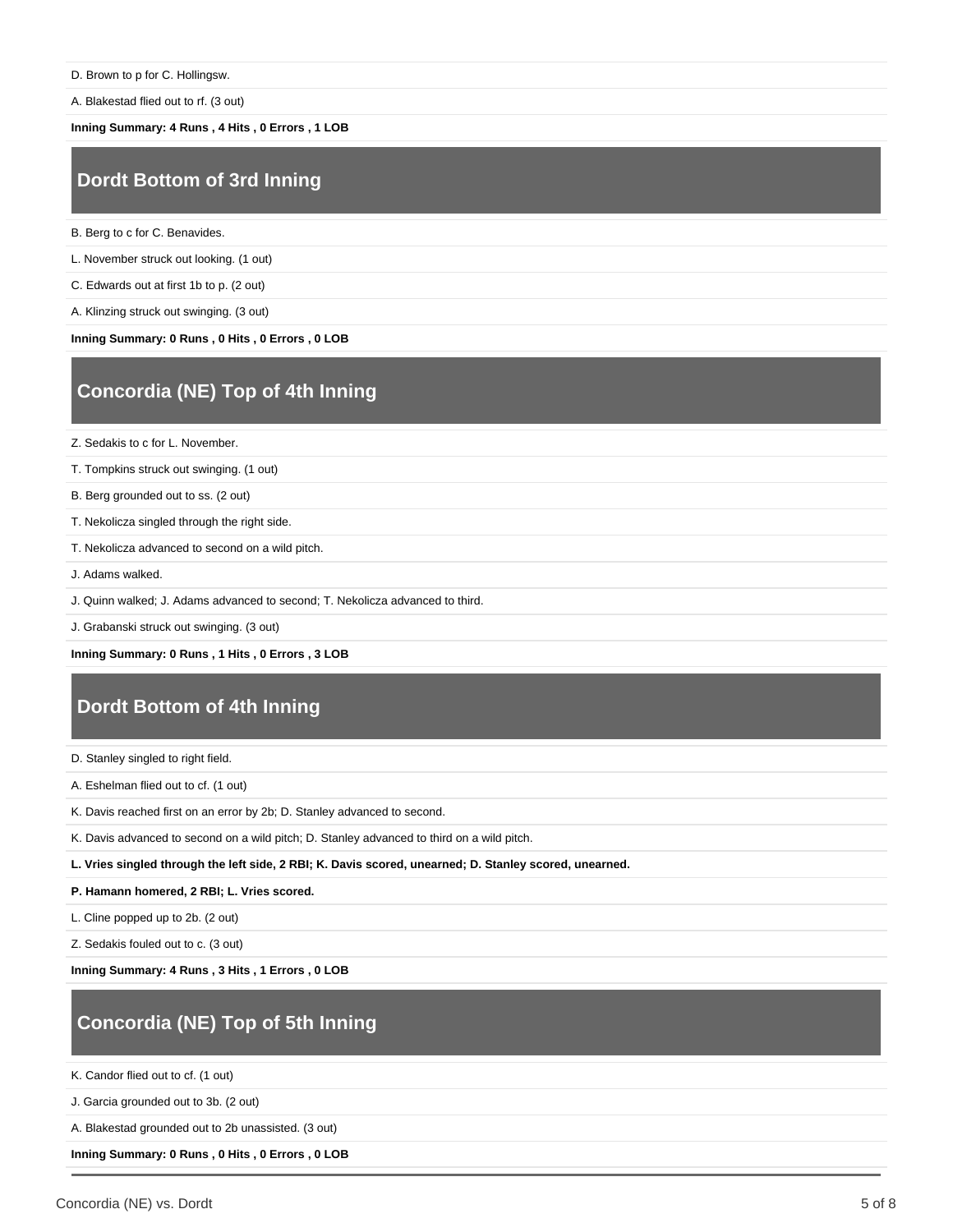### **Dordt Bottom of 5th Inning**

- C. Edwards singled, advanced to second on an error by rf.
- A. Klinzing grounded out to 3b; C. Edwards advanced to third. (1 out)
- D. Stanley struck out swinging. (2 out)
- A. Eshelman struck out looking. (3 out)

**Inning Summary: 0 Runs , 1 Hits , 1 Errors , 1 LOB**

# **Concordia (NE) Top of 6th Inning**

J. Faulk pinch hit for T. Tompkins.

- J. Faulk hit by pitch.
- B. Berg struck out swinging. (1 out)
- T. Nekolicza singled to pitcher; J. Faulk advanced to second.
- J. Adams reached first on an error by rf; T. Nekolicza advanced to second; J. Faulk advanced to third.
- J. Quinn struck out swinging. (2 out)
- J. Grabanski struck out looking. (3 out)

**Inning Summary: 0 Runs , 1 Hits , 1 Errors , 3 LOB**

### **Dordt Bottom of 6th Inning**

K. Davis grounded out to 1b unassisted. (1 out)

D. Kundinger to p for C. Johnson.

L. Vries struck out swinging. (2 out)

P. Hamann struck out looking. (3 out)

**Inning Summary: 0 Runs , 0 Hits , 0 Errors , 0 LOB**

### **Concordia (NE) Top of 7th Inning**

K. Candor grounded out to 2b. (1 out)

J. Garcia flied out to cf. (2 out)

A. Blakestad doubled to center field.

J. Faulk struck out swinging. (3 out)

**Inning Summary: 0 Runs , 1 Hits , 0 Errors , 1 LOB**

#### **Dordt Bottom of 7th Inning**

L. Cline grounded out to p. (1 out)

Z. Sedakis grounded out to p unassisted. (2 out)

C. Edwards doubled to left field.

A. Klinzing struck out swinging. (3 out)

**Inning Summary: 0 Runs , 1 Hits , 0 Errors , 1 LOB**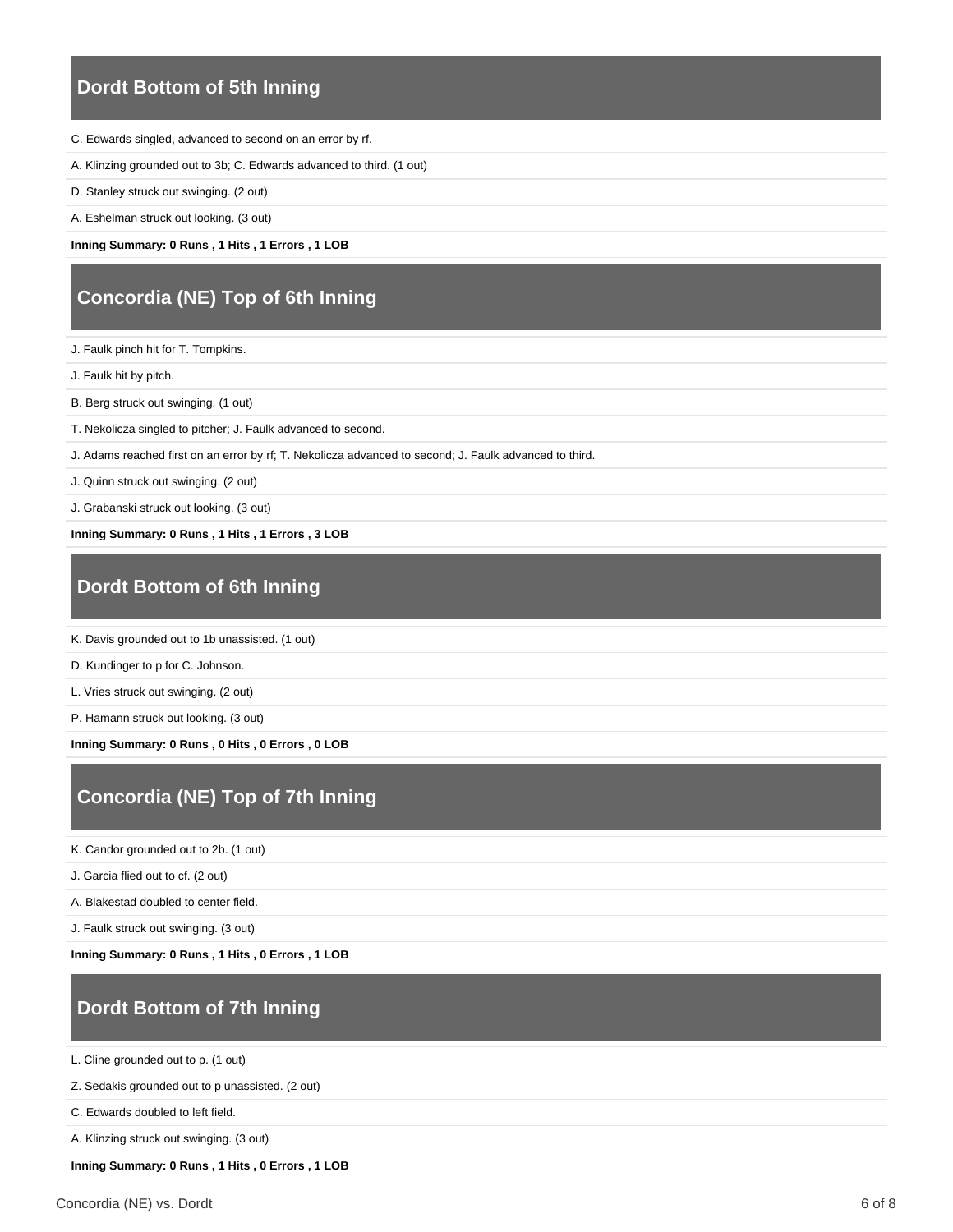### **Concordia (NE) Top of 8th Inning**

B. Berg struck out swinging, reached first on an error by c.

T. Nekolicza flied out to lf. (1 out)

C. Benavides pinch ran for B. Berg.

J. Adams singled to right field; C. Benavides advanced to third.

C. Gothard to p for D. Brown.

**J. Quinn reached on a fielder's choice, RBI; J. Adams advanced to second on an error by 2b; C. Benavides scored, unearned.**

J. Grabanski fouled out to 2b. (2 out)

J. Quinn advanced to second on a wild pitch; J. Adams advanced to third.

K. Candor grounded out to ss. (3 out)

**Inning Summary: 1 Runs , 1 Hits , 2 Errors , 2 LOB**

#### **Dordt Bottom of 8th Inning**

B. Berg to c for C. Benavides.

D. Stanley walked.

N. Buckallew to p for D. Kundinger.

A. Eshelman reached on a fielder's choice; D. Stanley out at second 3b to 2b. (1 out)

K. Davis singled through the left side; A. Eshelman advanced to second.

L. Vries popped up to 1b. (2 out)

P. Hamann flied out to rf. (3 out)

**Inning Summary: 0 Runs , 1 Hits , 0 Errors , 2 LOB**

# **Concordia (NE) Top of 9th Inning**

M. Bokhoven to p for C. Gothard.

J. Garcia grounded out to 2b. (1 out)

A. Blakestad walked.

A. Blakestad stole second.

A. Blakestad advanced to third on a wild pitch.

J. Faulk walked.

C. Benavides pinch ran for J. Faulk.

C. Benavides stole second.

#### **B. Berg tripled, 2 RBI; C. Benavides scored; A. Blakestad scored.**

K. Berg pinch ran for B. Berg.

C. Scott to p for M. Bokhoven.

T. Nekolicza popped up to p. (2 out)

J. Adams grounded out to 2b. (3 out)

**Inning Summary: 2 Runs , 1 Hits , 0 Errors , 1 LOB**